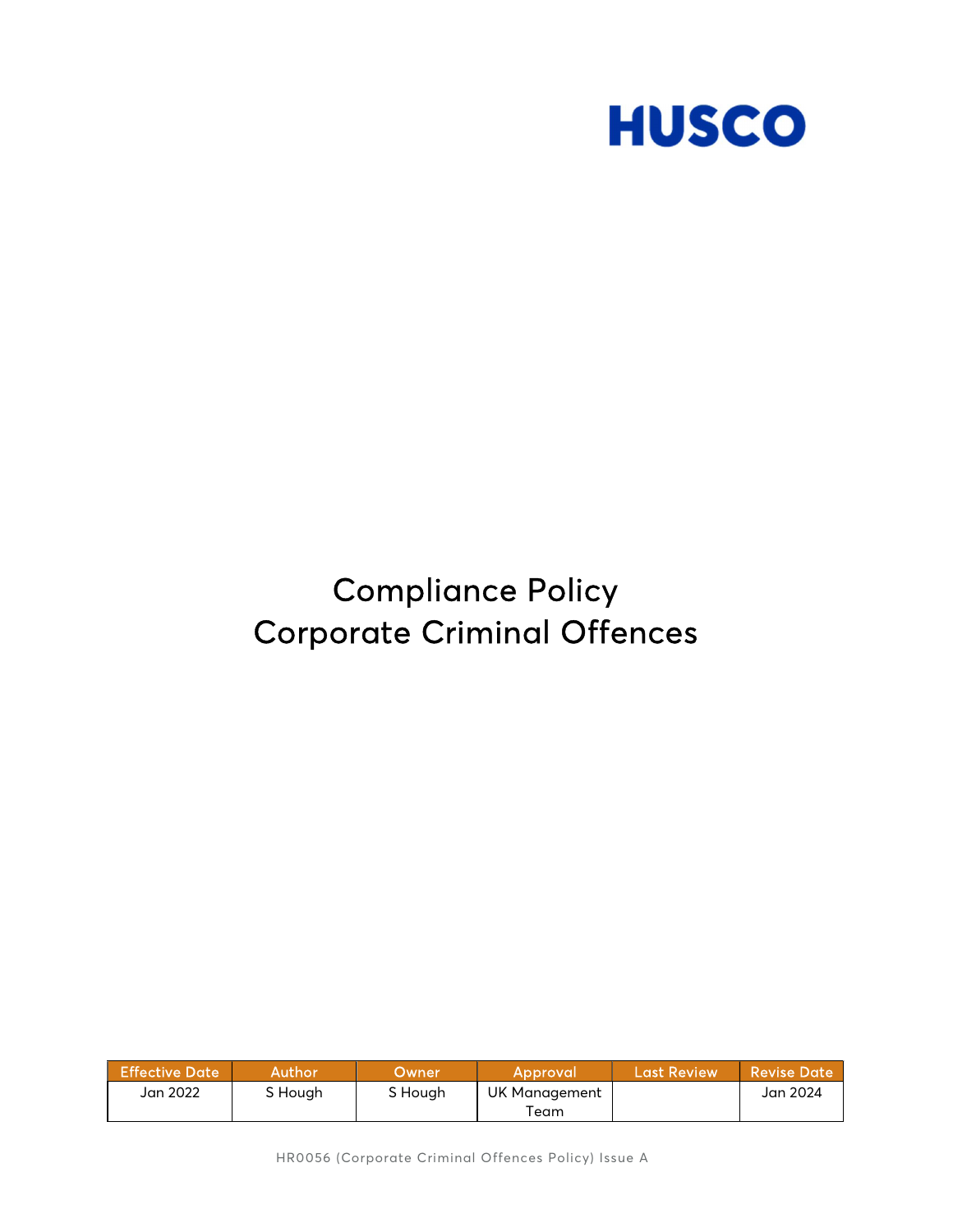

## Corporate Criminal Offences Compliance Policy

 This Policy has been adopted by the Partners and Board of Husco International Partners LLP ("HIL") and applies to everybody who works for HIL.

The Policy is obligatory and sets out those compliance processes in respect of potential tax evasion offences and the facilitation of them which must be implemented and followed by HIL. This Policy is to be read alongside:

- Husco International's Code of Ethics and Conduct Policy
- HIL's Anti-Bribery and Anti-Corruption Policy

#### (the "CCO Policies")

These Policies will be assessed annually for any required changes and any changes will be put to the HIL Board, for approval. Each member of the UK Management Team and any other direct report of the HIL General Manager is tasked with making sure that all personnel for whom they are responsible are compliant with this Policy.

As at the date of this Policy the UK Management Team comprises the Finance and Commercial Director, the Operations Director. the HR Director, the Global Quality Director, the European Sales & Marketing Director, the Director of Business Development & Corporate Marketing and the Supplier Development Director.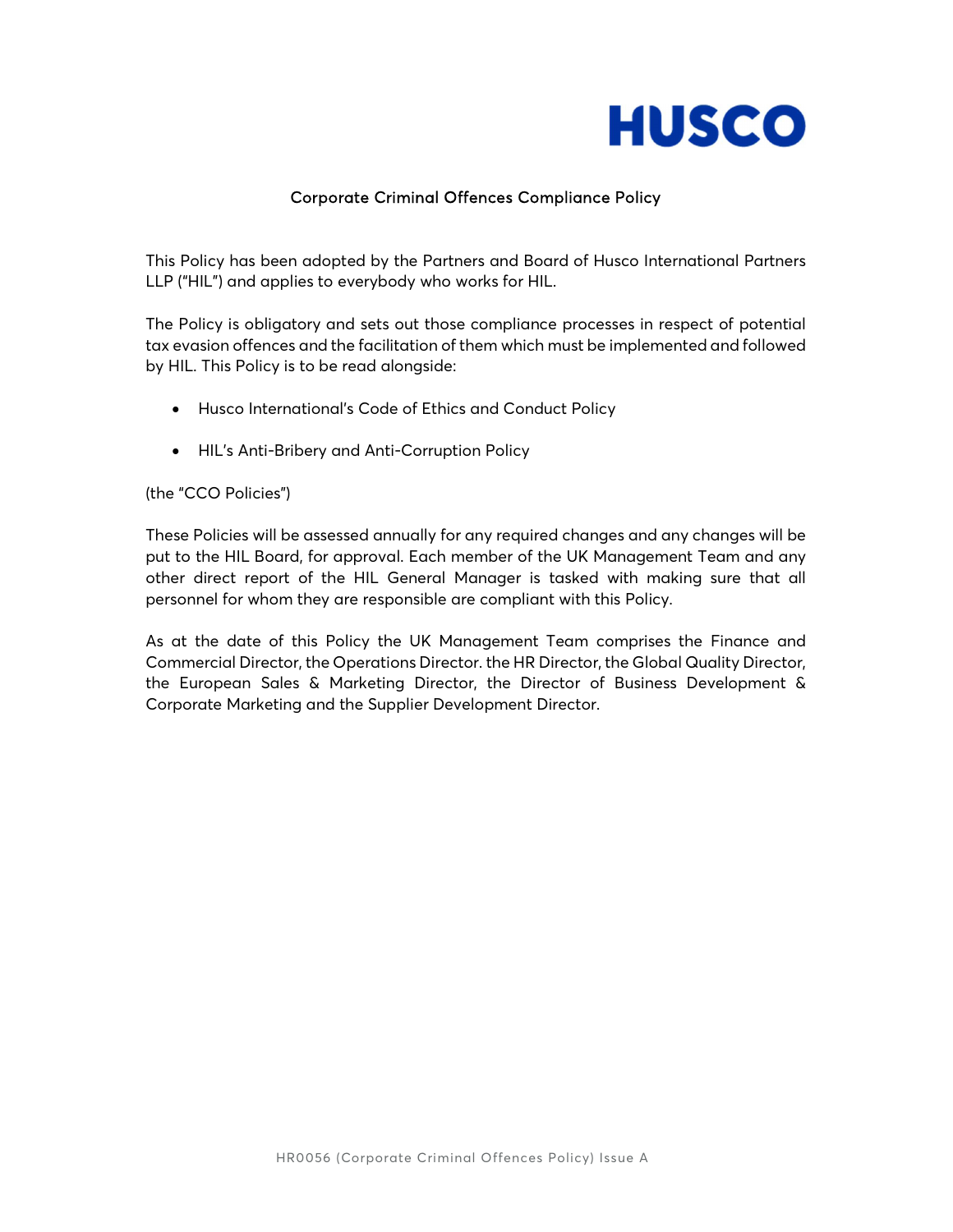

### 1. Risk Procedures

- 1.1 As part of their ongoing risk assessment processes, each member of the UK Management Team must assess and identify those areas of business for which they are responsible where there is a risk that they or those associated with them might facilitate tax evasion in their day-to-day operations. This will be carried out (as appropriate) in conjunction with the Finance and Commercial Director and will include an assessment of the level of risk associated with the countries in which they operate, including considering whether associated persons have motive, opportunity and means to facilitate tax evasion and how that risk might be removed or mitigated.
- 1.2 The results of these risk assessments must be documented and must be reviewed by the HIL General Manager at least every two years, to see if any processes or procedures need to be amended or improved, or enhanced training given in order to better counter any tax evasion risks faced by such business.

## 2. Board Commitment to the Policy

- 2.1 The Policy is issued by and may only be amended with the agreement of the Partners and the Board of Directors of HIL as part of their commitment of non-tolerance for breaches of CCO legislation within HIL.
- 2.2 The Policy will be posted on the Husco website, so that it is available to Husco employees, customers and stakeholders. The accompanying wording will be reviewed periodically.

## 3. Procedures

3.1 Checking of compliance with the Policy will be conducted by the Finance and Commercial Director once a year. This will include sign off by each member of the UK Management Team of the Policy, confirming that they have been cascaded down to their direct reports and that they are not aware of any breach of the Policy.

## 4. Due Diligence

 4.1 In respect of CCO risk, the Finance and Commercial Director must carry out effective due diligence into the background of new customers and suppliers and enhanced due diligence must be carried out if the country in which they operate has an enhanced country risk of CCO type evasion or a specific counterparty risk is identified. Higher risk countries include (a) those deemed to be "non-compliant" for the purposes of tax transparency by the OECD; and (b) a country in the bottom 20 of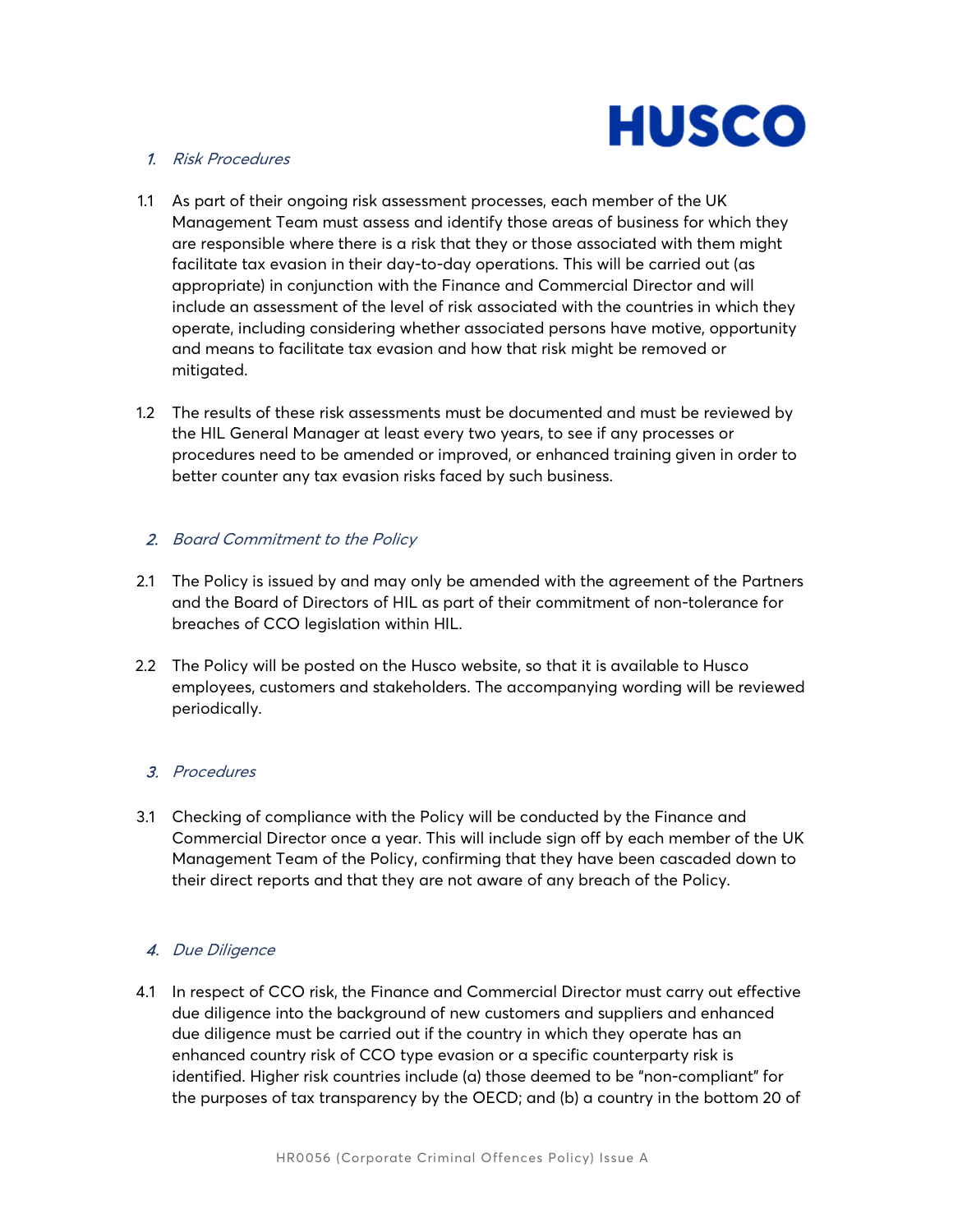

the Corruption Perceptions Index published by Transparency International. A list of such countries at the date of this Policy is included at Schedule 1.

 Examples of increased counterparty risk include prosecutions for or accusations in relation to tax evasion or other criminal conduct (e.g. corruption) and in such instances increased background checks should be carried out, including through third parties if appropriate.

- 4.2 The Policy must be communicated to suppliers and customers. Suppliers will be expected to confirm and undertake their compliance with the Policy and other applicable CCO Policies in their contracts, given the possible liability of HIL under relevant legislation for those who provide services for it or on its behalf. This must take place at the outset of the contract and then be refreshed every two years. Suppliers should be asked to adopt a similar CCO approach with any suppliers down the chain from them.
- 4.3 Due diligence for mergers and acquisitions must include a review of the CCO culture and compliance of the target. This will include background due diligence and appropriate representations and warranties in any sale documentation. If a joint venture is being contemplated, then the shareholders agreement should contain provisions under which the shareholders agree to comply with the applicable law and the CCO Policies in carrying on the joint venture business.
- 4.4 Please note that even where only assets are acquired as part of an acquisition or merger, if prior practices of the acquired business which conflict with relevant laws are continued, then these will quickly become misconduct on the part of the HIL.

#### 5. Ongoing Assessment

5.1 In recognition of the ever-changing nature of counterparties and transactions and in addition to the diligence outlined in section 4, the business and employees must be vigilant and monitor and assess on a regular basis whether risks around transactions or arrangements with associated persons that they have previously assessed have changed. These will include the occurrence of or changes to the "red flags" set out in Schedule 2.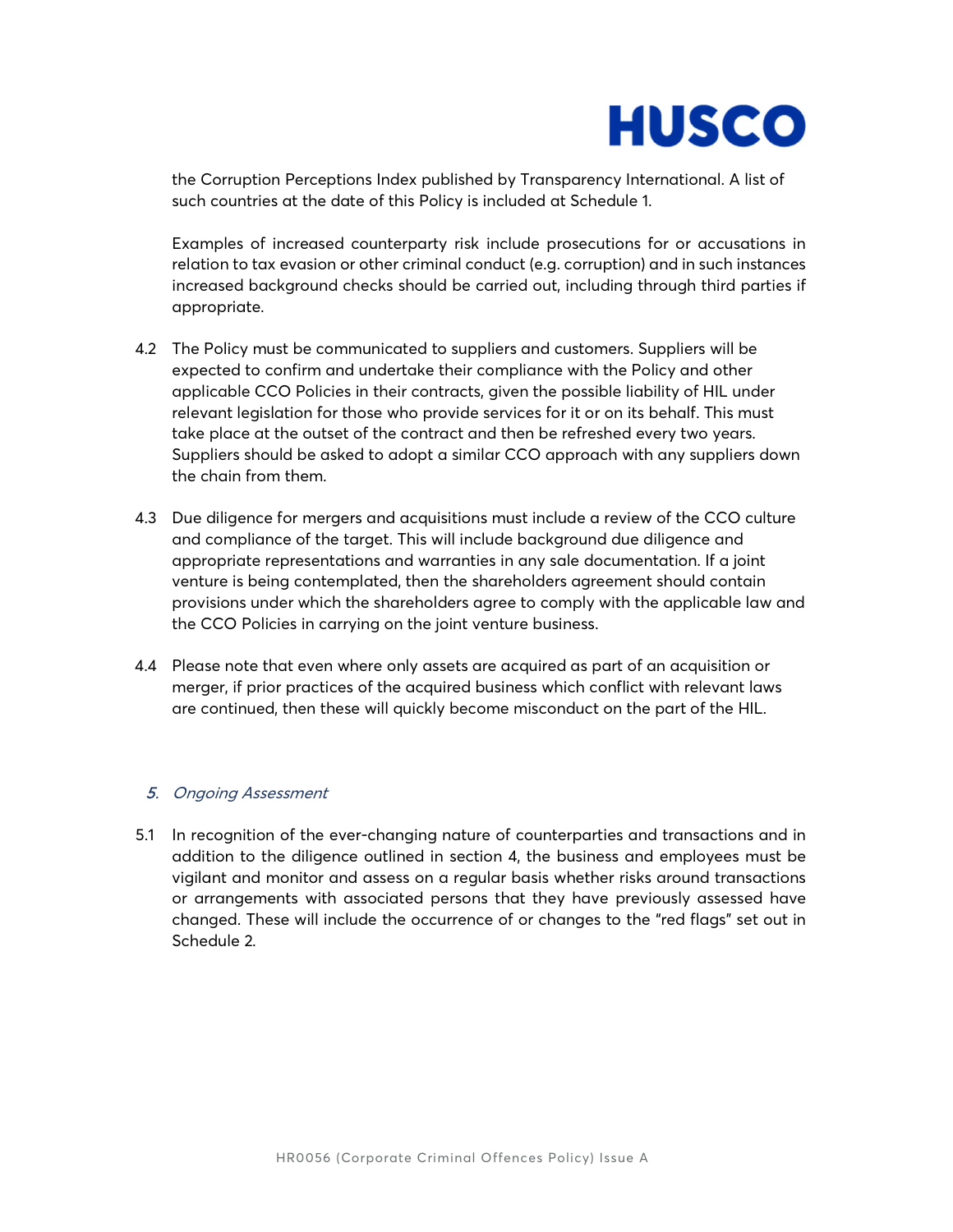

# 6. Training

- 6.1 Face to face training on the Policy will take place with relevant management and personnel of HIL at least once every 2 years and on the acquisition of new businesses. New employees to whom Policy training is relevant will also be given training after joining.
- 6.2 A record of training undertaken together with materials presented will be kept by the HR Director.

#### 7. Monitoring and Review

 7.1 The monitoring and review of compliance with the Policy will be carried out as set out above in this Policy.

## 8. Amendments

8.1 This Policy and compliance with it will be the subject of review every 2 years by the UK Management Team.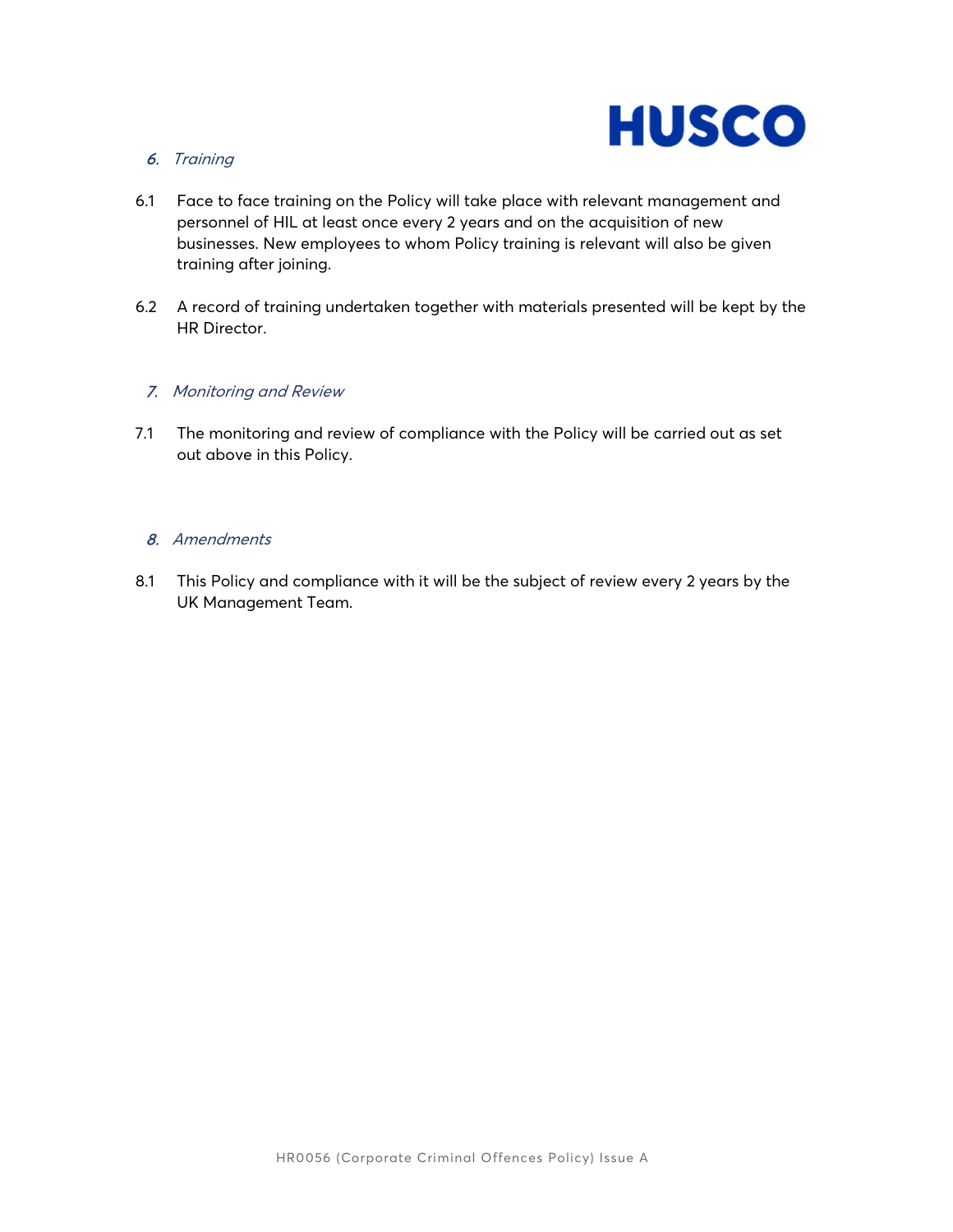

## Schedule 1

# Higher Risk Countries

| Cambodia                     | Libya                    |  |  |  |
|------------------------------|--------------------------|--|--|--|
| Democratic Republic of Congo | <b>Equatorial Guinea</b> |  |  |  |
| Turkmenistan                 | Sudan                    |  |  |  |
| <b>Burundi</b>               | Comoros                  |  |  |  |
| <b>Guinea Bissau</b>         |                          |  |  |  |
| Chad                         |                          |  |  |  |
| Haiti                        |                          |  |  |  |
| Republic of Congo            |                          |  |  |  |
| Afghanistan                  |                          |  |  |  |
| Eritrea                      |                          |  |  |  |
| Iraq                         |                          |  |  |  |
| Venezuela                    |                          |  |  |  |
| Syria                        |                          |  |  |  |
| Korea (North)                |                          |  |  |  |
| South Sudan                  |                          |  |  |  |
| Somalia                      |                          |  |  |  |
| Yemen                        |                          |  |  |  |